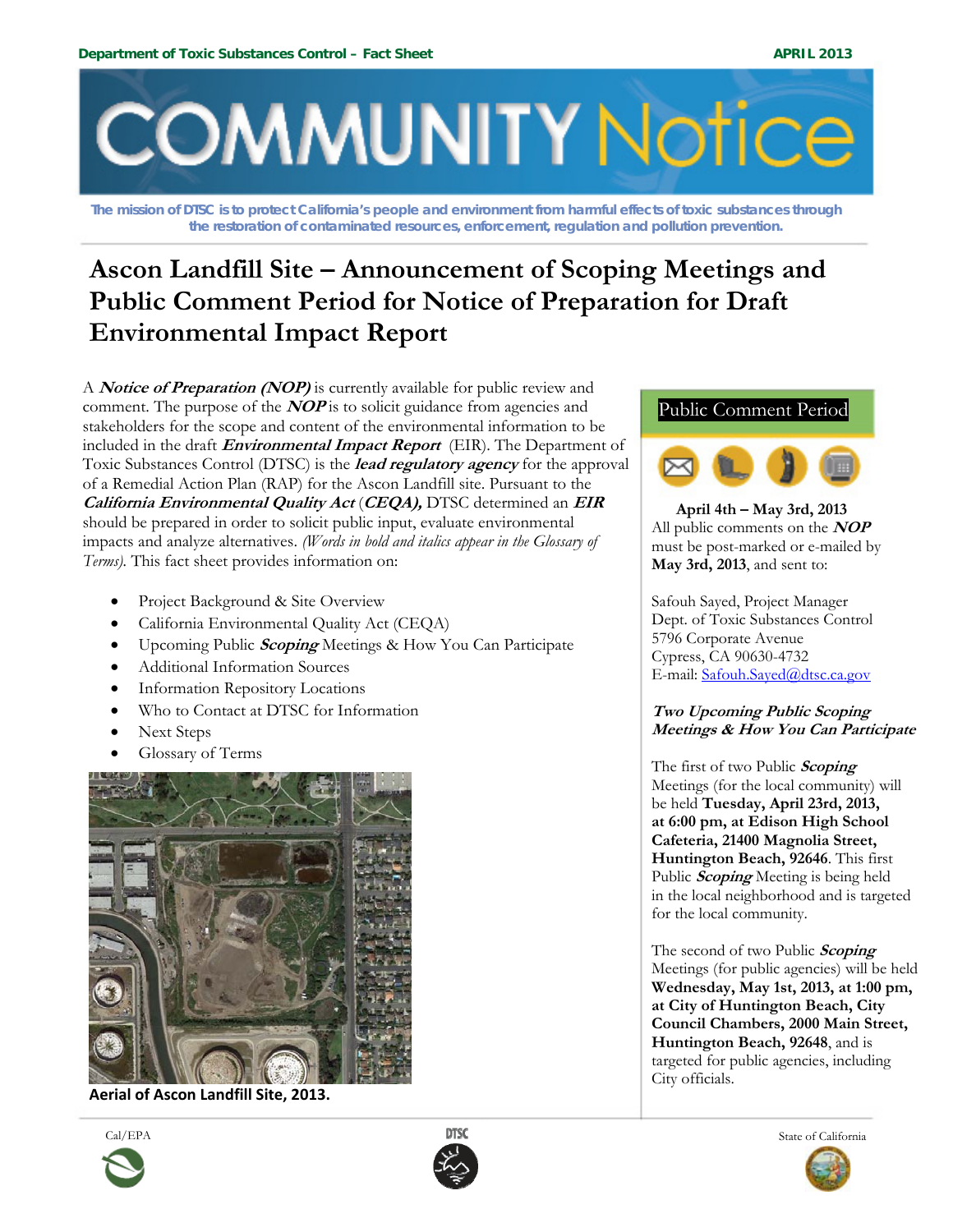#### **Project Background**

Since the State Consent Order in 2003, significant work has been conducted at the Ascon Landfill site, both to improve current site conditions and to further the planning for the final cleanup. Activities at the site have included extensive field investigations, strengthening of perimeter earthen berms, removal of significant volumes of waste materials, site-wide storm-water controls, groundwater monitoring and improvements to site security.

The most recent action at the Ascon Landfill site was the Interim Removal Measure (IRM) that was completed in March 2011. The objective of the IRM was to enable the assessment of materials underneath waste in two lagoons. Once the waste material was removed, geotechnical borings were conducted. The borings revealed that the geotechnical conditions under the lagoons are similar to conditions in other areas of the site. No unusual findings or materials were found in the lagoons. About 100,000 tons of material was successfully removed during the IRM activity.

Current work now focuses on the public process and environmental evaluation for the final remedy to remediate the site. DTSC determined that chemicals located onsite, as a result of past operations at the site, are above DTSC's protective standards. Thus, DTSC requires development and implementation of an overall cleanup plan (RAP) for the entire site to ensure longterm public safety.

For the final cleanup and as required under the **CEQA,**  DTSC anticipates issuing a Notice of Preparation (**NOP**) and Initial Study for a draft **EIR** April 4th, 2013. As part of the **NOP** process, DTSC is hosting public scoping meetings to allow input regarding what the public would like included in the draft **EIR**. DTSC will then direct preparation of the draft **EIR** for public review, after which a final EIR and **Notice of Determination** (**NOD**) will be published regarding the final cleanup approach.

#### **Site Overview**

The site was owned by the Garrish Brothers from 1938 to 1950 and by the Steverson Brothers from 1950 to 1984, and was operating as a permitted landfill during that time. In its earliest years, Huntington Beach had not yet developed in the southeast district of the city, and this area was comprised primarily of agricultural and oil production uses. Industrial and oil field wastes were disposed at the landfill from 1938 to 1971. After 1971, construction debris was disposed at the landfill until it was closed in 1984.

The site contains various types of liquid and solid waste in buried pits, surface piles of concrete, rebar and other construction debris and open and buried lagoons (ponds).

The site has undergone several changes of ownership and environmental investigations since 1984. In 2003, DTSC and some of the Ascon Landfill Site Responsible Parties (RPs) entered into a Consent Order for the site's cleanup.

#### **The California Environmental Quality Act (CEQA)**

CEQA is a state law that requires a project's lead agency to consider and disclose the environmental effects of its proposed actions before approving them. A 2003 Consent Order issued by the State of California designates DTSC as the lead agency for completing the CEQA process for the remediation of Ascon Landfill site. DTSC has determined than an **EIR** should be prepared to assess the potential environmental effects and solicit public input. The first step in the **EIR** process is to prepare an **NOP**. Subsequent steps include the following:

- Hold **Scoping** meetings to obtain input from other agencies with jurisdiction in the project area or over project activities and community members on the scope and content of the **EIR**.
- Prepare a draft **EIR** describing existing conditions in the project area, analyzing the project's potential effects, and identifying measures to avoid, reduce, or mitigate adverse impacts of the remedial process.
- Distribute the draft **EIR** and Draft RAP for a 45 day public review period and obtain comments from agencies and the public.
- Prepare written responses to comments received during the public review period.
- Prepare and certify the final **EIR**.
- Make a decision on the proposed action.
- File the **Notice of Determination (NOD)**.

#### **Two Upcoming Public Scoping Meetings and How You Can Participate**

Two upcoming Public **Scoping** Meetings are planned and is an opportunity for the community and agencies to provide their input on the scope of the **EIR** for this project. The upcoming Public **Scoping** Meetings will be formally recorded to ensure we capture the meeting content, feedback and public comments.

**Important Note:** Each Public **Scoping** Meeting is intended to reach both the local community and public agencies, however both meetings are open to the general public and anyone is welcome to attend either meeting. Please see the front page of this fact sheet for each meeting date, time and location.

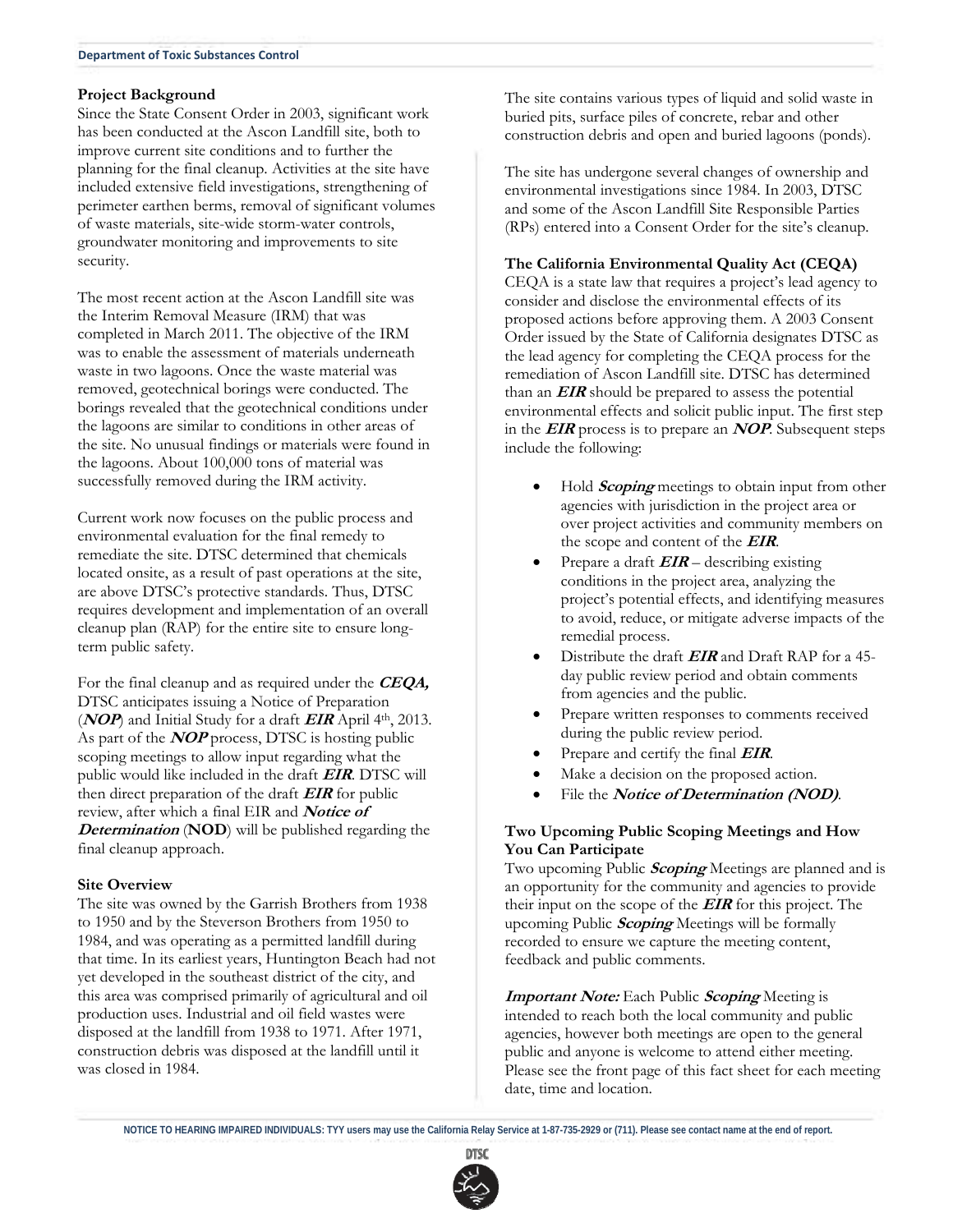#### **The 30-day public comment period on the NOP (scope of the EIR) begins April 4th, and ends May 3rd, 2013. Public comments must be postmarked or e-mailed no later than May 3rd, 2013, and sent to:**

Safouh Sayed, DTSC Project Manager Department of Toxic Substances Control 5796 Corporate Avenue Cypress, CA 90630-4732 E-mail: Safouh.Sayed@dtsc.ca.gov

DTSC will consider all public comments received during the public comment period.

#### **Additional Information Sources**

Site documents are also available for electronic review on DTSC's EnviroStor website at www.EnviroStor.ca.gov. Enter "Huntington Beach" as the City and select "ASCON LANDFILL SITE". Click on the link for "Report". **If you would like DTSC to notify you via e-mail when new EnviroStor documents, such as workplans and reports are available online for this site, please click on the "Sign Up for E-mail Alerts" link to the right of the site name, and complete the sign up form.**

All documents made available to the public by DTSC can be made available in an alternate format (i.e., Braille, large print, etc.) or in another language as appropriate, in accordance with State and Federal law. Please contact Stacey Lear, DTSC Public Participation Specialist, for assistance with alternative formats.

#### **Information Repository Locations**

Project documents including the **NOP** are available for public review at the following Information Repositories:

Huntington Beach Central Library 7111 Talbert Avenue Huntington Beach, CA 92648-1232 (714) 842-4481 Monday – 1pm to 9pm Tue, Wed, Thurs – 9am to 9pm Fri, Sat – 9am to 5pm Sunday – Closed

Banning Branch Library 9281 Banning Avenue Huntington Beach, CA 92646-8302 (714) 375-5005 Wed, Thurs – 10am to 7pm Fri, Sat – 9am to 5pm Sun, Mon, Tues – Closed

Department of Toxic Substances Control 5796 Corporate Avenue Cypress, CA 90630-4732 (714) 484-5337 Mon – Fri 8am – 5pm Please contact Ms. Julie Johnson at the above number to make an appointment.

#### **Whom to Contact at DTSC for Information**

If you have any questions about the Ascon Landfill site project, **NOP, EIR** or other related project activities, please contact the following DTSC staff:

Safouh Sayed, DTSC Project Manager Department of Toxic Substances Control 5796 Corporate Avenue Cypress, CA 90630-4732 E-mail: Safouh.Sayed@dtsc.ca.gov

Stacey Lear, DTSC Public Participation Specialist 5796 Corporate Avenue Cypress, CA 90630-4732 E-mail: Stacey.Lear@dtsc.ca.gov

#### **Next Steps**

DTSC will continue to keep the public informed during the **EIR** process. A notice will be sent to anyone who has requested notification of the availability of the Draft EIR for review and comment. DTSC anticipates the proposed final remedy document (draft Remedial Action Plan, RAP) and the companion **CEQA**  document (draft **EIR**) will be available for public review and comment in later summer or early fall of this year.

#### **Media Inquiries**

Charlotte Fadipe, Public Information Officer Department of Toxic Substances Control P.O. Box 806 Sacramento, CA 95812-0806 (916) 323-3395 E-mail: Charlotte.Fadipe@dtsc.ca.gov

*For more information about the Ascon Landfill site visit www.EnviroStor.dtsc.ca.gov, or www.ascon-hb.com. For more information about our department, please visit our website at www.dtsc.ca.gov.* 

#### **Notice to Hearing Impaired Individuals**

TDD users can use the California Relay Service at 1-888-877-5378 to reach Stacey Lear, DTSC Public Participation Specialist (714) 484-5354 or toll-free 1-866-495-5651.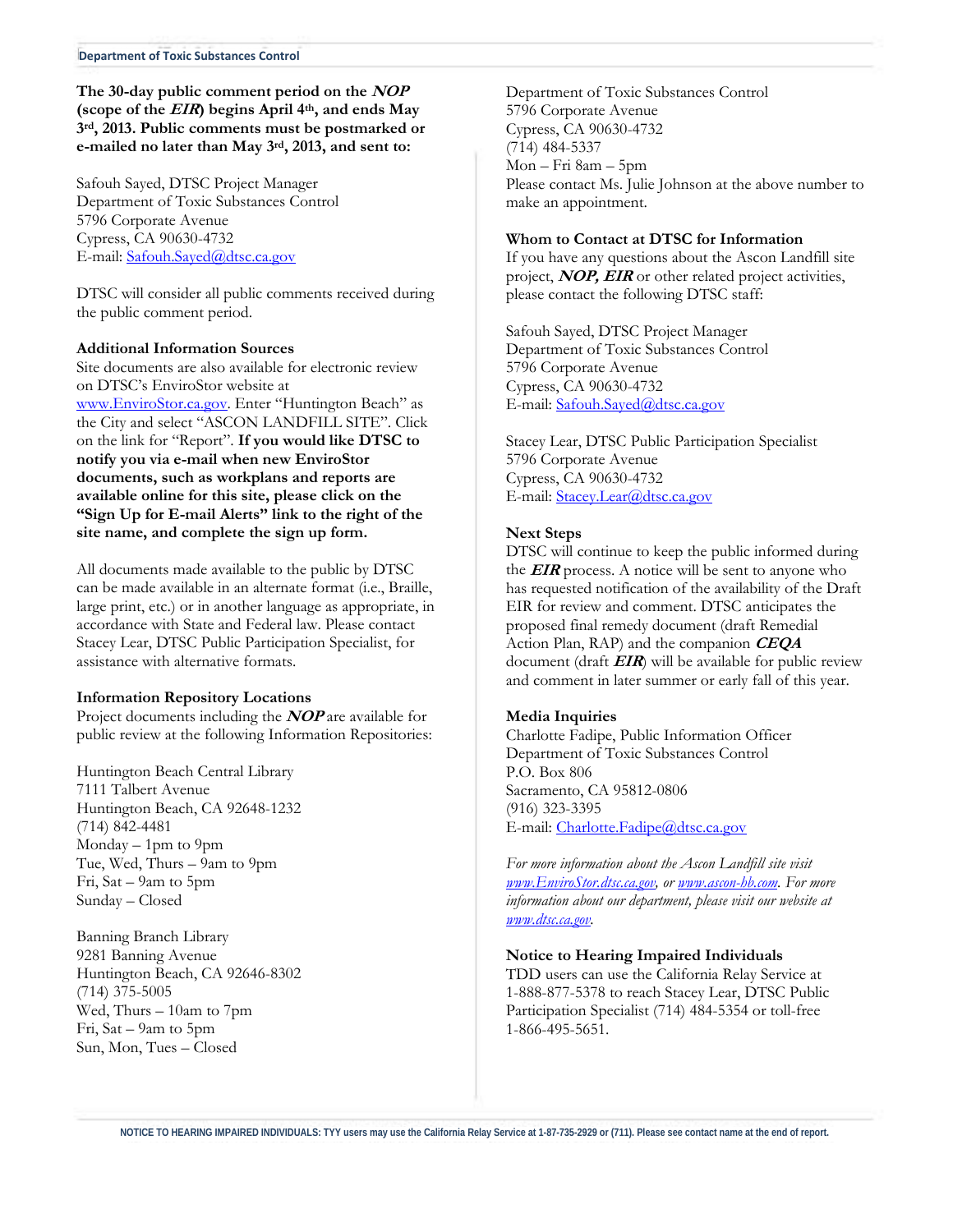#### **Department of Toxic Substances Control**

#### **Glossary of Terms:**

**California Environmental Quality Act (CEQA):** 

Enacted in 1970 to provide long-term environmental protection, this law requires that governmental decisionmakers and public agencies study the environmental effects of proposed activities and that significant adverse effects be avoided or reduced where feasible.

**Environmental Impact Report (EIR):** A report designed to examine the potential environmental impacts of proposed activities.

**Lead Regulatory Agency:** The public agency responsible for decision making on a project.

**Notice of Determination (NOD):** Formal notice filed with the California State Clearinghouse after the final EIR is being prepared and to request input on the content of the **EIR.**

**Notice if Preparation (NOP):** A notice that is sent by the lead agency to notify agencies and the public that an **EIR** is being prepared and to request input on the content of the **EIR.**

**Scoping:** A process to gain input from agencies and the public regarding the content of the **EIR.**